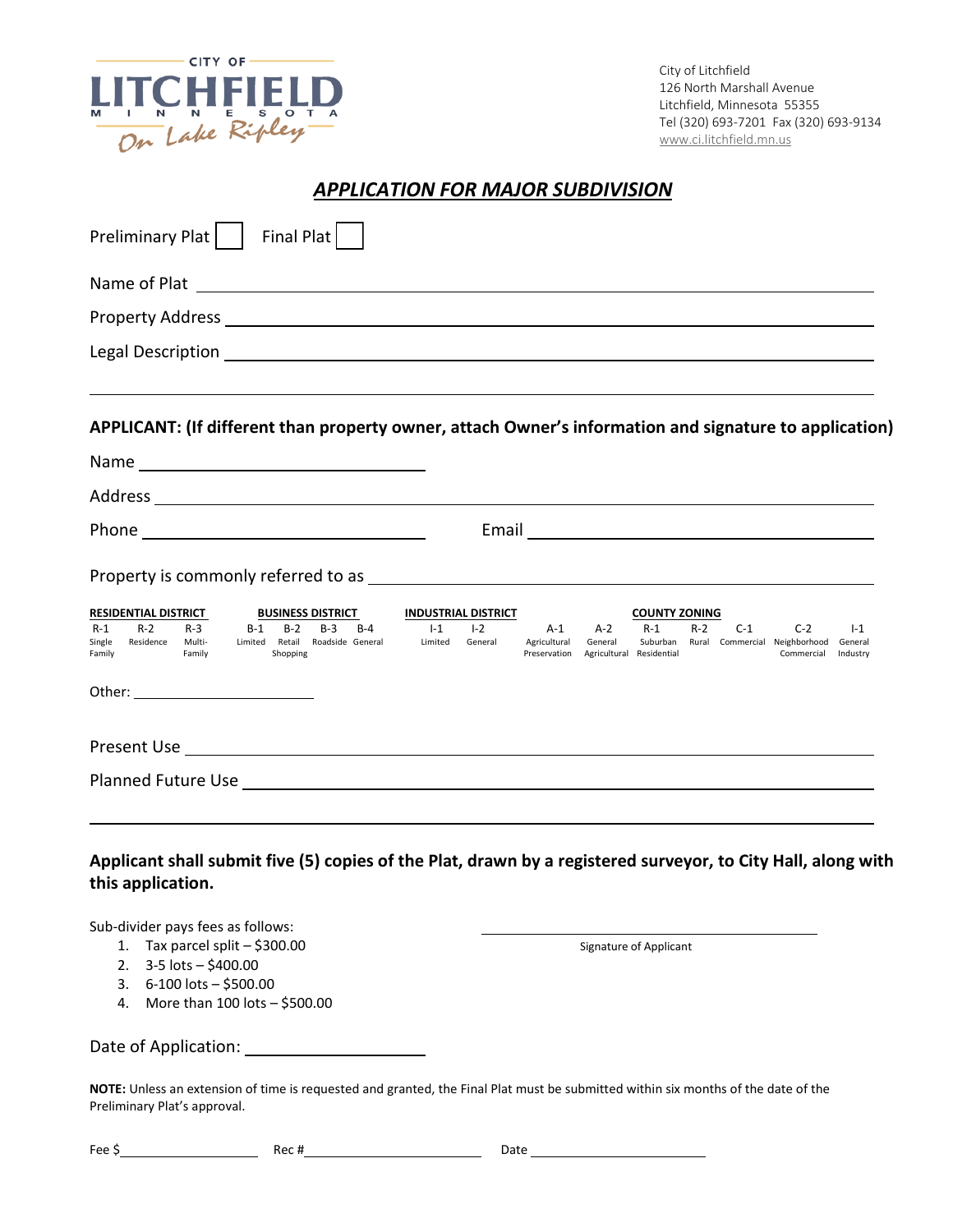## **Preliminary Plat Submittal Checklist**

- 1. Scale Requirement:
	- a. 1 to 50 feet

OR

- b. 1 to 100 feet
- 2. Identification and Description:
	- a. Legal description of the existing property
	- b. Property identification number of the existing property
	- c. Proposed name of the subdivision (shall not duplicate or be alike in pronunciation of the name of any plat theretofore recorded in the county)
	- d. Names and addresses of the owner, or subdivider having control of the lands included in the plan, the designer of the plan and the surveyor
	- e. North point (designated as true north)
	- f. Date of preparation
	- g. Proposed use of all parcels, and if zoning change is contemplated, proposed rezoning
	- h. Small-scale key map of the area surrounding the subject property, to show general location
	- i. Certification showing that all taxes currently due on the property to be subdivided have been paid in full
- 3. Existing Conditions (on property and in surrounding area to a distance of 100 feet)
	- a. Boundary line of proposed subdivision, clearly indicated
	- b. Existing zoning classification
	- c. Total acreage in the plan
	- d. Location, widths and names of all existing or previously platted streets or other public ways, showing types of improvement, if any, railroad and utility rights-of-way, parks and other public open spaces, permanent buildings and structures, easements, and section and corporate lines within the tract and to a distance of 100 feet beyond the tract
	- e. Location and size of existing sewers water mains, culverts or other underground facilities within the tract and to a distance of 100 feet beyond the tract. Such data as grades, invert elevations, and locations of catch basins, manholes and hydrants
	- f. Boundary lines of adjoining unsubdivided or subdivided land within 100 feet of proposed plat
	- g. Topography data, including contour lines at vertical intervals of not more than 2 feet, except the contour lines shall be no more than 100 feet apart horizontally; watercourses, marshes, rock outcrops and other significant features shall also be shown
- 4. Subdivision Design Features
	- a. Layout of proposed streets, showing right-of-way widths and names of streets. The names of any street heretofore used in the city or its environs shall not be used unless the proposed street is an extension of an already named street, in which event the name shall be used. The street layout shall cover the whole ownership tract
	- b. Each preliminary plan which includes proposed new streets shall in all cases show proposed grades in the street, together with the drainage arrows indicating direction of slope and elevation of intersections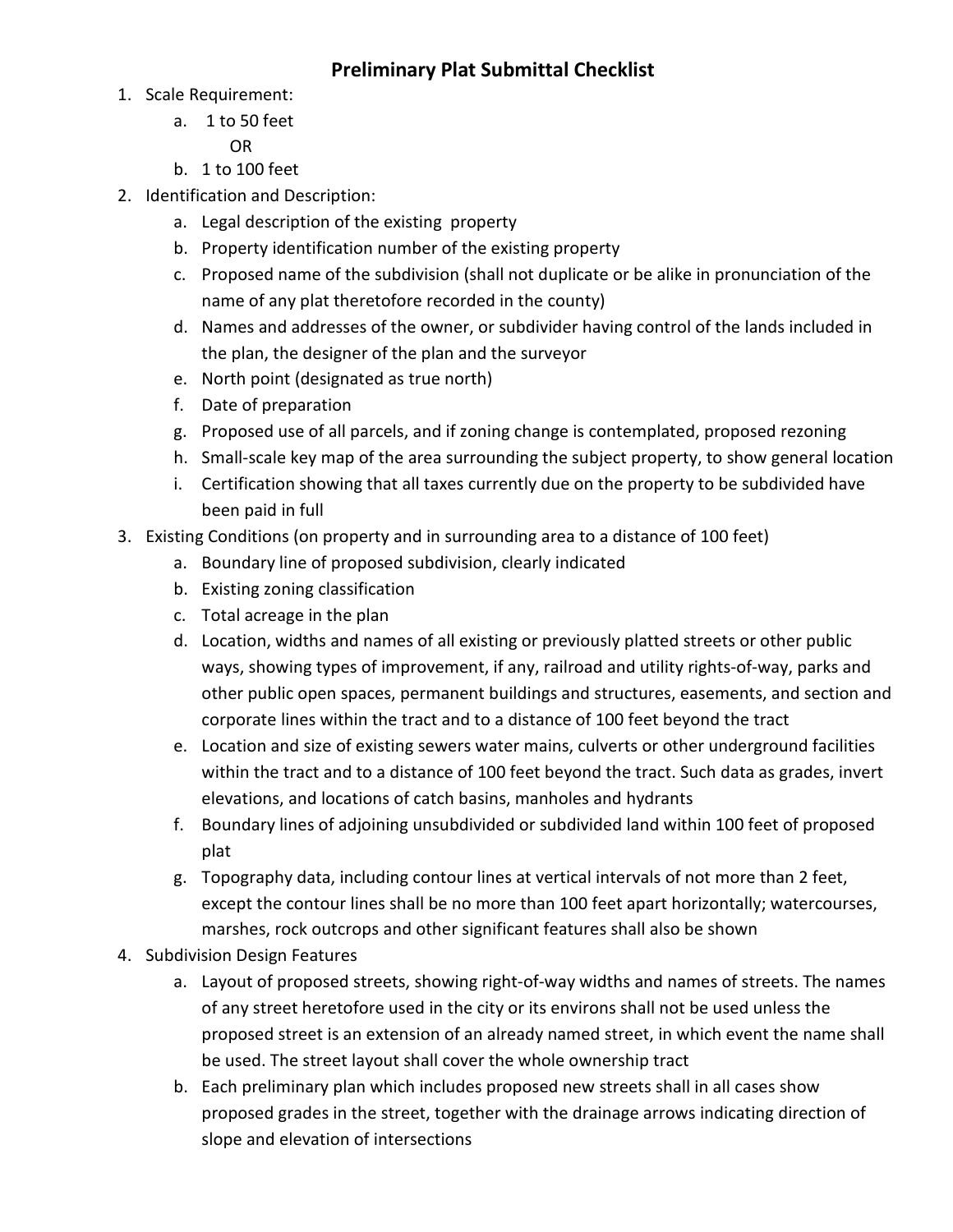- c. Location and widths of proposed pedestrian ways and utility easements
- d. Layout, numbers, and typical dimensions of lots
- e. Minimum front and side street building setback lines, including dimensions
- f. Areas, other than streets, pedestrian ways, and utility easements, intended to be dedicated or reserved for public use, including the size of the area or areas in acres

## **Final Plat Submittal Checklist**

1. All information, except topographic data and zoning classifications required on the Preliminary Plat shall be accurately shown.